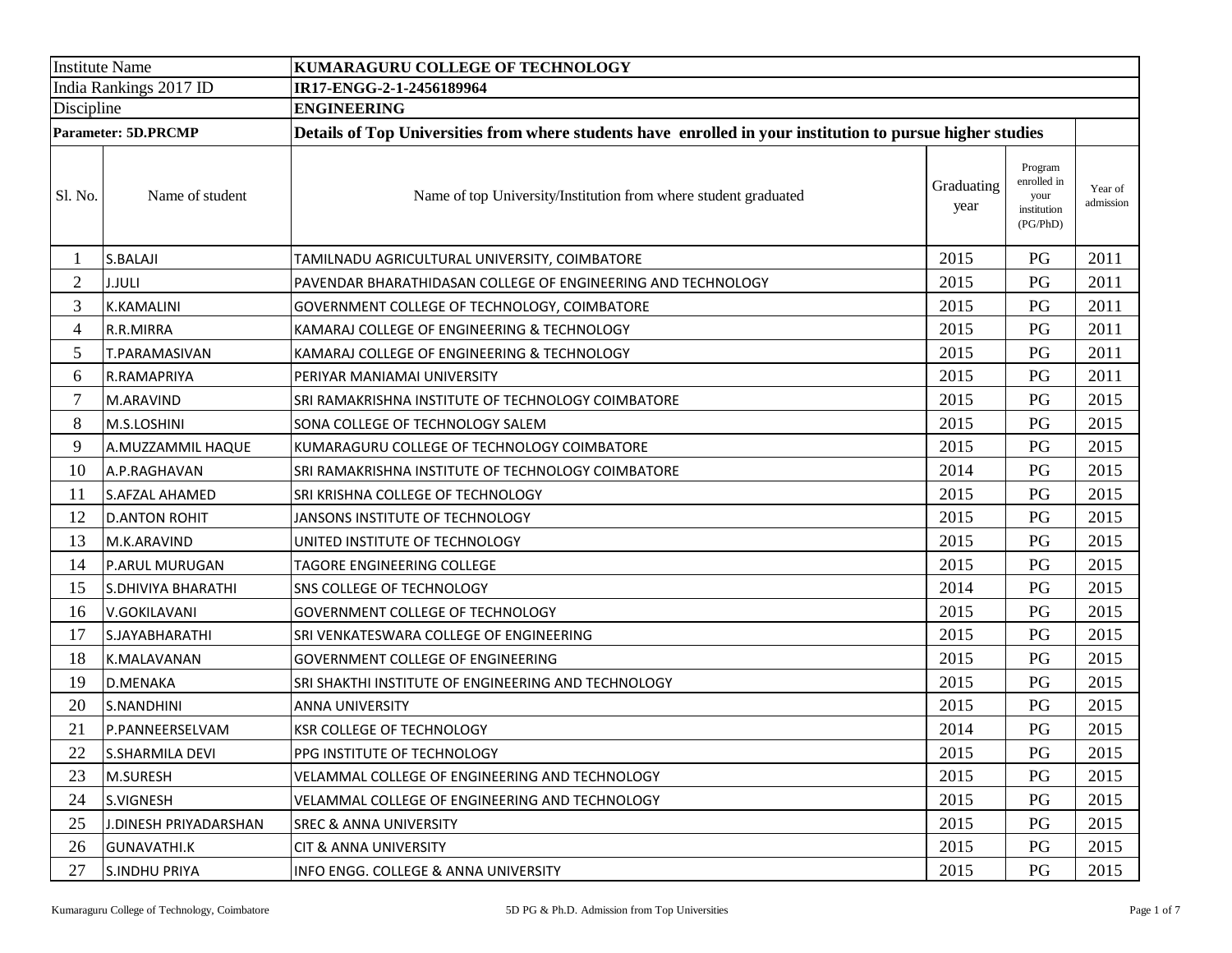| Sl. No. | Name of student         | Name of top University/Institution from where student graduated    | Graduating<br>year | Program<br>enrolled in<br>your<br>institution<br>(PG/PhD) | Year of<br>admission |
|---------|-------------------------|--------------------------------------------------------------------|--------------------|-----------------------------------------------------------|----------------------|
| 28      | N.KANAGAVALLI           | RVS DINDUGAL, & ANNA UNIVERSITY                                    | 2015               | PG                                                        | 2015                 |
| 29      | <b>KRITHIGA MD</b>      | KIOT, SALEM & ANNA UNIVERSITY                                      | 2015               | PG                                                        | 2015                 |
| 30      | M.MANIKANDAN            | <b>BIT, SATHY</b>                                                  | 2014               | PG                                                        | 2015                 |
| 31      | V.MEENA                 | <b>SNS TECH &amp; ANNA UNIVERSITY</b>                              | 2015               | PG                                                        | 2015                 |
| 32      | <b>NANDHINI P</b>       | <b>SKCET &amp; ANNA UNIVERSITY</b>                                 | 2015               | PG                                                        | 2015                 |
| 33      | <b>G.NIVEDHITHA</b>     | <b>MCET &amp; ANNA UNIVERSITY</b>                                  | 2015               | PG                                                        | 2015                 |
| 34      | M.PAVITHRA              | <b>CIT &amp; ANNA UNIVERSITY</b>                                   | 2015               | PG                                                        | 2015                 |
| 35      | M.ROHINI                | INFO ENGG. COLLEGE & ANNA UNIVERSITY                               | 2015               | PG                                                        | 2015                 |
| 36      | M.SANGEETHA             | AVANASILINGAM & ANNA UNIVERSITY                                    | 2015               | PG                                                        | 2015                 |
| 37      | <b>K.SARANYA</b>        | RMD COLLEGE, CHENNAI & ANNA UNIVERSITY                             | 2015               | PG                                                        | 2015                 |
| 38      | <b>S.SRI VENKATESH</b>  | KIT, CBE & ANNA UNIVERSITY                                         | 2014               | PG                                                        | 2015                 |
| 39      | R.SUSMITHA              | UIT, CBE & ANNA UNIVERSITY                                         | 2015               | PG                                                        | 2015                 |
| 40      | <b>S.SYEADH IBRAHIM</b> | ADITHYA COLLGE, CBE & ANNA UNIVERSITY                              | 2014               | PG                                                        | 2015                 |
| 41      | <b>V.VANITHA DEVI</b>   | SIET, CBE & ANNA UNIVERSITY                                        | 2015               | PG                                                        | 2015                 |
| 42      | S.VISWANANDHNE          | <b>CIT &amp; ANNA UNIVERSITY</b>                                   | 2013               | PG                                                        | 2015                 |
| 43      | <b>A.SARAN KUMAR</b>    | <b>CIT &amp; ANNA UNIVERSITY</b>                                   | 2015               | PG                                                        | 2015                 |
| 44      | N.KARTHIGHA             | ANNA UNIVERSITY, TIRUNELVELI                                       | 2011               | PhD                                                       | 2015                 |
| 45      | S. NAGARATHINAM         | KONGU ENGINEERING COLLEGE                                          | 2001               | PhD                                                       | 2015                 |
| 46      | A. KALAISELVI           | ANNA UNIVERSITY, COIMBATORE                                        | 2009               | PhD                                                       | 2015                 |
| 47      | <b>NANDINI V</b>        | PSG COLLEGE OF TECHNOLOGY                                          | 2015               | PG                                                        | 2015                 |
| 48      | SHIBI KIRUBAVATHY P     | KAMARAJ COLLEGE OF ENGINEERING AND TECHNOLOGY, ANNA UNIVERSITY     | 2015               | PG                                                        | 2015                 |
| 49      | G.VANATHI               | ADITHYA INSTITUTE OF TECHNOLOGY,ANNA UNIVERSITY                    | 2015               | PG                                                        | 2015                 |
| 50      | <b>C.VISAKA</b>         | ADITHYA INSTITUTE OF TECHNOLOGY, ANNA UNIVERSITY                   | 2015               | PG                                                        | 2015                 |
| 51      | J.VANMATHI              | AVINASHILINGAM UNIVERSITY                                          | 2015               | PG                                                        | 2015                 |
| 52      | M.BALAKUMAR             | JAYA ENGINEERING COLLEGE,ANNA UNIVERSITY                           | 2015               | PG                                                        | 2015                 |
| 53      | R.SUDARSAN              | S.K.P.ENGINEERING COLLEGE, ANNA UNIVERSITY                         | 2015               | PG                                                        | 2015                 |
| 54      | M.BHAGAVATHI PRIYA      | DR.MAHALINGAM COLLEGE OF ENGINEERING AND TECHNOLOGY                | 2015               | PG                                                        | 2015                 |
| 55      | A.REGI SARAL            | PPG INSTITUTE OF TECHNOLOGY, ANNA UNIVERSITY                       | 2015               | PG                                                        | 2015                 |
| 56      | V.LAVANYA               | HINDHUSTAN COLLEGE OF ENGINEERING AND TECHNOLOGY, ANNA UNIVERSITY. | 2015               | PG                                                        | 2015                 |
| 57      | S.KAYALVIZHI            | MAHARAJA INSTITUTE OF TECHNOLOGY, ANNA UNIVERSITY                  | 2015               | PG                                                        | 2015                 |
| 58      | M.MEENAKSHI             | THENI KAMMAVAR SANGAM COLLEGE OF TECHNOLOGY, ANNA UNIVERSITY       | 2015               | PG                                                        | 2015                 |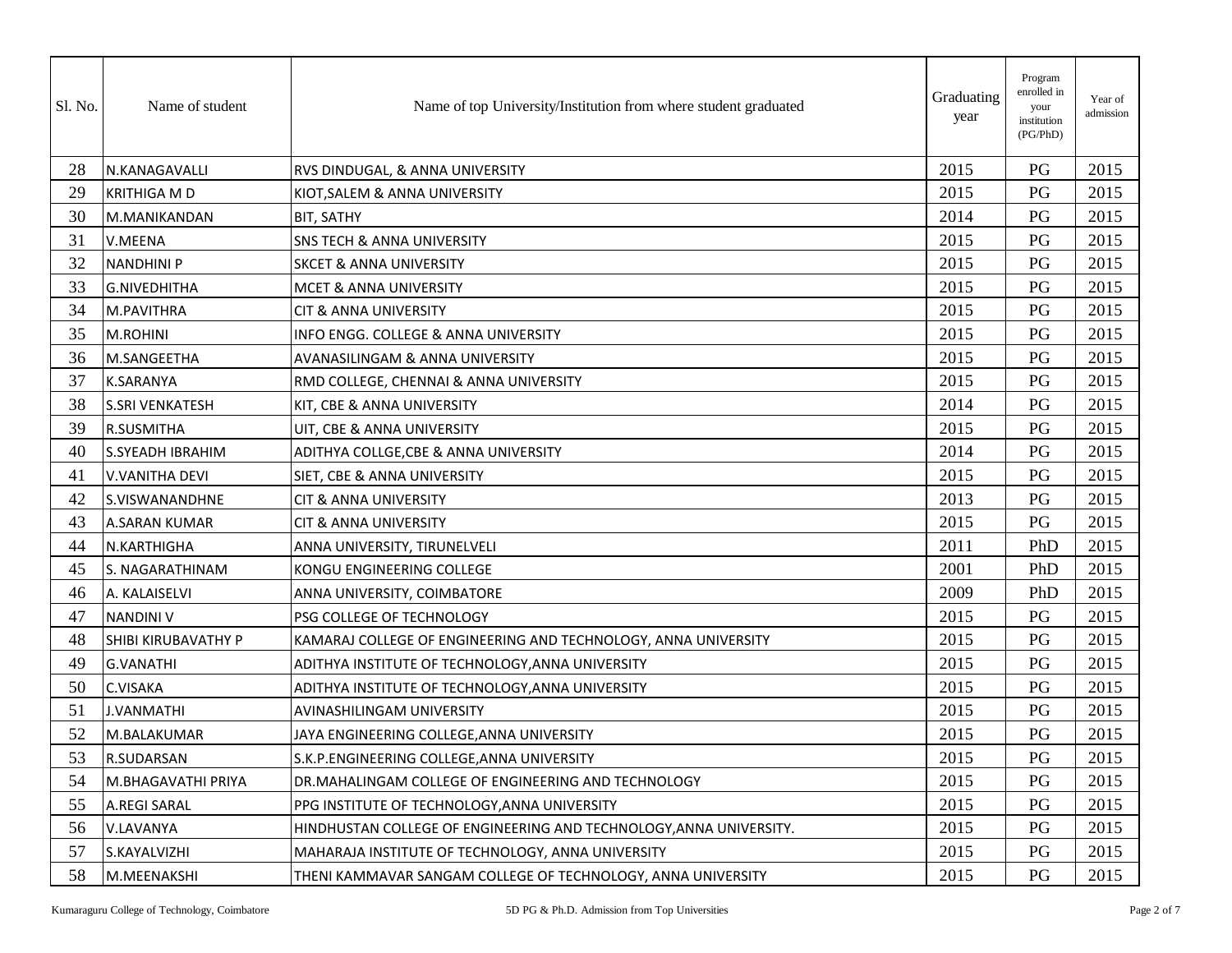| Sl. No. | Name of student          | Name of top University/Institution from where student graduated | Graduating<br>year | Program<br>enrolled in<br>your<br>institution<br>(PG/PhD) | Year of<br>admission |
|---------|--------------------------|-----------------------------------------------------------------|--------------------|-----------------------------------------------------------|----------------------|
| 59      | M.HARIPRIYA              | ADITHYA INSTITUTE OF TECHNOLOGY, ANNA UNIVERSITY                | 2015               | PG                                                        | 2015                 |
| 60      | G. SOWNDHARYA            | EASWARI ENGINEERING COLLEGE, CHENNAI                            | 2015               | PG                                                        | 2015                 |
| 61      | <b>CHANDR GOWTHAM P</b>  | SETHU INSTITUTE OF TECHNOLOGY                                   | 2015               | PG                                                        | 2015                 |
| 62      | <b>DEEPANSARATHY S</b>   | SRI NANDHANAM COLLEGE OF ENGG AND TECHNOLOGY                    | 2015               | PG                                                        | 2015                 |
| 63      | <b>DHIVYA B</b>          | SRI KRISHNA COLLEGE OF ENGG & TECHNOLOGY                        | 2015               | PG                                                        | 2015                 |
| 64      | <b>GUNANANDHINI S</b>    | <b>KSR COLLEGE OF TECHNOLOGY</b>                                | 2015               | PG                                                        | 2015                 |
| 65      | MANJUPARKAVI R           | SRI KRISHNA COLLEGE OF ENGG & TECHNOLOGY                        | 2015               | PG                                                        | 2015                 |
| 66      | <b>MANOJ KUMAR M</b>     | MEPCO SCHLENK ENGG COLLEGE                                      | 2015               | PG                                                        | 2015                 |
| 67      | <b>NANCY PRIYA S</b>     | <b>RVS ENGG COLLEGE</b>                                         | 2015               | PG                                                        | 2015                 |
| 68      | RASIKAPRIYA R            | COIMBATORE INSTITUTE OF ENGG AND TECHNOLOGY                     | 2015               | PG                                                        | 2015                 |
| 69      | YUVASRI G                | NANDHA ENGG COLLEGE                                             | 2015               | PG                                                        | 2015                 |
| 70      | <b>JANANI G</b>          | SRI RAMAKRISHNA ENGG COLLEGE                                    | 2015               | PG                                                        | 2015                 |
| 71      | SHANTHINI D              | SRI RAMAKRISHNA ENGG COLLEGE                                    | 2015               | PG                                                        | 2015                 |
| 72      | <b>VARALAKSHMIS</b>      | SRI RAMAKRISHNA ENGG COLLEGE                                    | 2015               | PG                                                        | 2015                 |
| 73      | <b>ARVIND P</b>          | SNS COLLEGE OF ENGG, COIMBATORE                                 | 2015               | PG                                                        | 2015                 |
| 74      | <b>DEEPTHIK</b>          | AVINASHILINGAM UNIVERSITY, COIMBATORE                           | 2014               | PG                                                        | 2015                 |
| 75      | DHIVYAA D                | SNS COLLEGE OF ENGG, COIMBATORE                                 | 2015               | PG                                                        | 2015                 |
| 76      | <b>EZHILARASI V</b>      | CIET, COIMBATORE                                                | 2015               | PG                                                        | 2015                 |
| 77      | <b>KARTHIK M</b>         | DR.MCET, POLLACHI                                               | 2015               | PG                                                        | 2015                 |
| 78      | PRABHAKARAN J            | DR.NGP IT, COIMBATORE                                           | 2015               | PG                                                        | 2015                 |
| 79      | <b>PRAVEENA P</b>        | SRI RAMAKRISHNA ENGG.COLLEGE,COIMBATORE                         | 2013               | PG                                                        | 2015                 |
| 80      | PREMA PRIYA R            | SKCET, COIMBATORE                                               | 2015               | PG                                                        | 2015                 |
| 81      | PRIYANKA G               | SRI GURU INSTITUE OF TECH, COIMBATORE                           | 2015               | PG                                                        | 2015                 |
| 82      | RAMESHSELVAKUMAR S       | SRI SAKTHI IET, COIMBATORE                                      | 2014               | PG                                                        | 2015                 |
| 83      | SELVAKUMAR C             | KARPAGAVINAYAKA CET                                             | 2015               | PG                                                        | 2015                 |
| 84      | <b>SOWMIYA S</b>         | <b>GCE, TIRUNELVELI</b>                                         | 2015               | PG                                                        | 2015                 |
| 85      | <b>SUMITHRA M</b>        | SKCET, COIMBATORE                                               | 2015               | PG                                                        | 2015                 |
| 86      | <b>GEETHA MANOHARI</b>   | KUMARAGURU COLLEGE OF TECHNOLOGY, COIMBATORE                    | 2010               | PhD                                                       | 2015                 |
| 87      | AJAY KUMAR V             | SRI SHAKTHI INSTITUTE OF TECHNOLOGY                             | 2015               | PG                                                        | 2015                 |
| 88      | <b>GANESH BHARATHI R</b> | AARUPADAI VEEDU INSTITUTE OF TECHHNOLOGY                        | 2015               | PG                                                        | 2015                 |
| 89      | <b>HARANRAJ J</b>        | K.S. RANGASAMY COLLEGE OF ENGINEERING                           | 2015               | PG                                                        | 2015                 |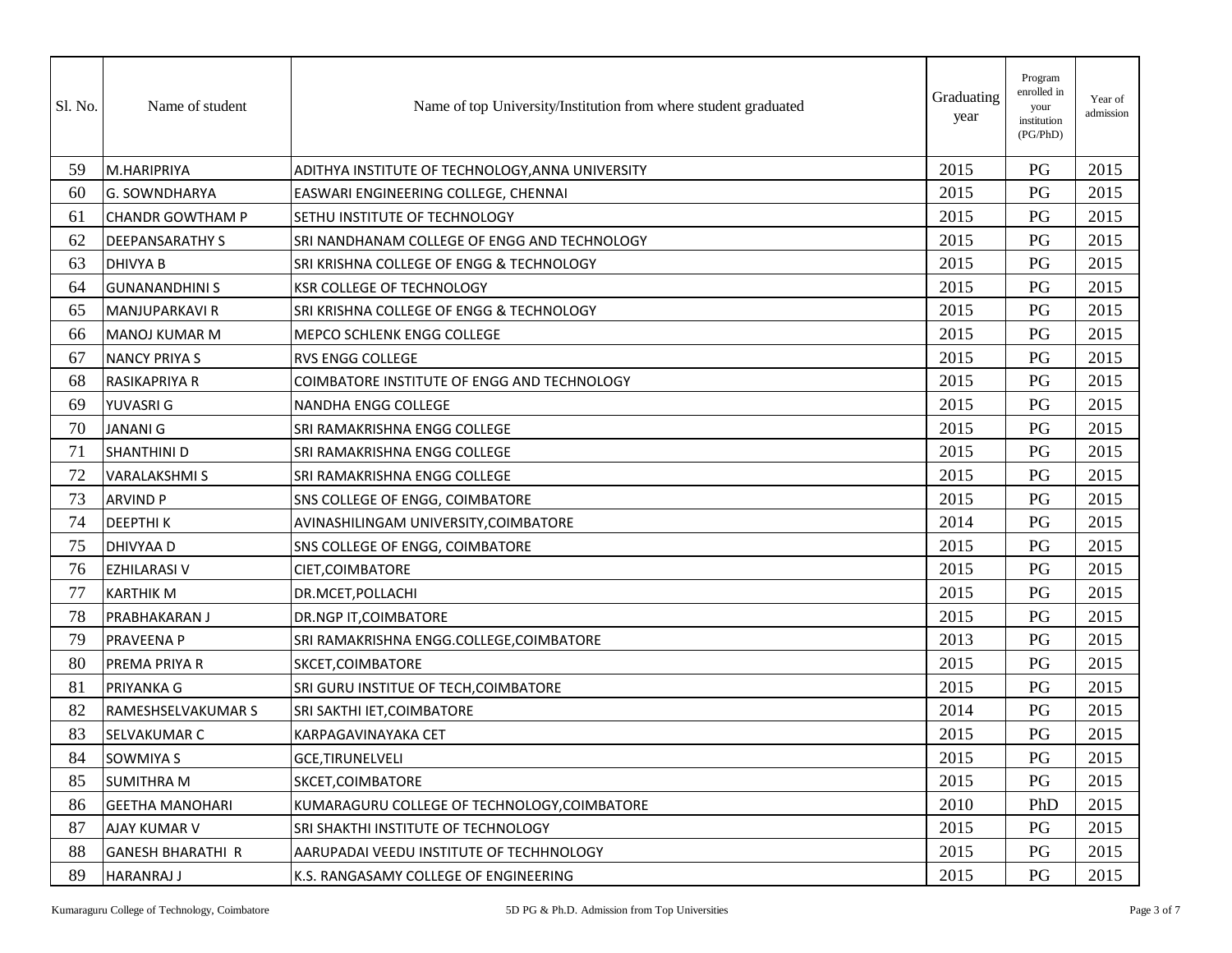| Sl. No. | Name of student           | Name of top University/Institution from where student graduated | Graduating<br>year | Program<br>enrolled in<br>your<br>institution<br>(PG/PhD) | Year of<br>admission |
|---------|---------------------------|-----------------------------------------------------------------|--------------------|-----------------------------------------------------------|----------------------|
| 90      | <b>JAGANNATH M</b>        | HINDUSTHAN COLLEGE OF ENGINEERING AND TECHNOLOGY                | 2015               | PG                                                        | 2015                 |
| 91      | MICHAELAROJEFFRY B        | SVS COLLEGE OF ENGINEERING                                      | 2015               | PG                                                        | 2015                 |
| 92      | PRASANTH P                | SRI RAMAKRISHNA ENGINEERING COLLEGE COIMBATORE                  | 2015               | PG                                                        | 2015                 |
| 93      | <b>RAKESH A</b>           | KGISL INSTITUTE OF TECHNOLOGY                                   | 2015               | PG                                                        | 2015                 |
| 94      | <b>VASANTHARAJ K</b>      | <b>KARPAGAM UNIVERSITY</b>                                      | 2015               | PG                                                        | 2015                 |
| 95      | <b>CHARLES G</b>          | SRI SHAKTHI INSTITUTE OF TECHNOLOGY                             | 2015               | PG                                                        | 2015                 |
| 96      | <b>GOKULAKRISHNAN J</b>   | AARUPADAI VEEDU INSTITUTE OF TECHHNOLOGY                        | 2015               | PG                                                        | 2015                 |
| 97      | JAI SANDEEP S             | K.S. RANGASAMY COLLEGE OF ENGINEERING                           | 2015               | PG                                                        | 2015                 |
| 98      | MOHAN KUMAR K             | HINDUSTHAN COLLEGE OF ENGINEERING AND TECHNOLOGY                | 2015               | PG                                                        | 2015                 |
| 99      | <b>MOHAN RAJ D</b>        | SVS COLLEGE OF ENGINEERING                                      | 2015               | PG                                                        | 2015                 |
| 100     | <b>MOHAN RAJ P</b>        | SRI RAMAKRISHNA ENGINEERING COLLEGE COIMBATORE                  | 2015               | PG                                                        | 2015                 |
| 101     | <b>MOHAN S R</b>          | KGISL INSTITUTE OF TECHNOLOGY                                   | 2015               | PG                                                        | 2015                 |
| 102     | SANJEEV KUMAR S R         | <b>KARPAGAM UNIVERSITY</b>                                      | 2015               | PG                                                        | 2015                 |
| 103     | <b>SUGANYA S</b>          | TAMILNADU AGRICULTURAL UNIVERSITY                               | 2015               | PG                                                        | 2015                 |
| 104     | <b>ARAVINDHAN V</b>       | SYED AMMAL ENGINEERING COLLEGE                                  | 2015               | PG                                                        | 2015                 |
| 105     | <b>DINESH S N</b>         | K.S.RANGASAMY COLLEGE OF TECHNOLOGY                             | 2015               | PG                                                        | 2015                 |
| 106     | <b>KARTHIKEYAN S</b>      | <b>KARPAGAM UNIVERSITY</b>                                      | 2015               | PG                                                        | 2015                 |
| 107     | MIRUTHUBASHINI T          | AVINASHILINGAM UNIVERSITY                                       | 2015               | PG                                                        | 2015                 |
| 108     | <b>NAVEEN P</b>           | SRI RAMAKRISHNA ENGINEERING COLLEGE                             | 2015               | PG                                                        | 2015                 |
| 109     | PRADEEP KUMAR N           | <b>INFO INSTITUTE OF ENGINEERING</b>                            | 2015               | PG                                                        | 2015                 |
| 110     | SANTHANAKRISHNAN S        | KUMARAGURU COLLEGE OF TECHNOLOGY                                | 2015               | PG                                                        | 2015                 |
| 111     | <b>SASIKUMAR M</b>        | SRI SHAKTHI INSTITUTE OF ENGINEERING AND TECHNOLOGY             | 2015               | PG                                                        | 2015                 |
| 112     | <b>SURYA PRAKASH V</b>    | UNITED INSTITUTE OF TECHNOLOGY                                  | 2015               | PG                                                        | 2015                 |
| 113     | <b>VICTOR PRATHABAN N</b> | SRI KRISHNA COLLEGE OF TECHNOLOGY                               | 2015               | PG                                                        | 2015                 |
| 114     | <b>VINOTH D</b>           | GOVERNMENT COLLEGE OF TECHNOLOGY COIMBATORE                     | 2015               | PG                                                        | 2015                 |
| 115     | MR.G.SELVARAJ             | KUMARAGURU COLLEGE OF TECGHNOLOGY, CBE                          | 2012               | Phd                                                       | 2015                 |
| 116     | MR. A. JEEVARATHINAM      | KUMARAGURU COLLEGE OF TECGHNOLOGY, CBE                          | 2014               | Phd                                                       | 2015                 |
| 117     | MR. V. R. HARIRAM         | MALARDALEN UNIVERSITY, SWEDEN                                   | 2012               | Phd                                                       | 2015                 |
| 118     | AJAY KUMAR.M              | BISHOP HEBER COLLEGE/BHARATHIDASAN UNIVERSITY                   | 2015               | <b>MCA</b>                                                | 2016                 |
| 119     | ANANDHAKUMAR.R            | PERIYAR UNIVERSITY                                              | 2015               | <b>MCA</b>                                                | 2016                 |
| 120     | ARAVIND.R                 | KG COLLEGE OF ARTS AND SCIENCE / BHARATHIYAR UNIVERSITY         | 2015               | <b>MCA</b>                                                | 2016                 |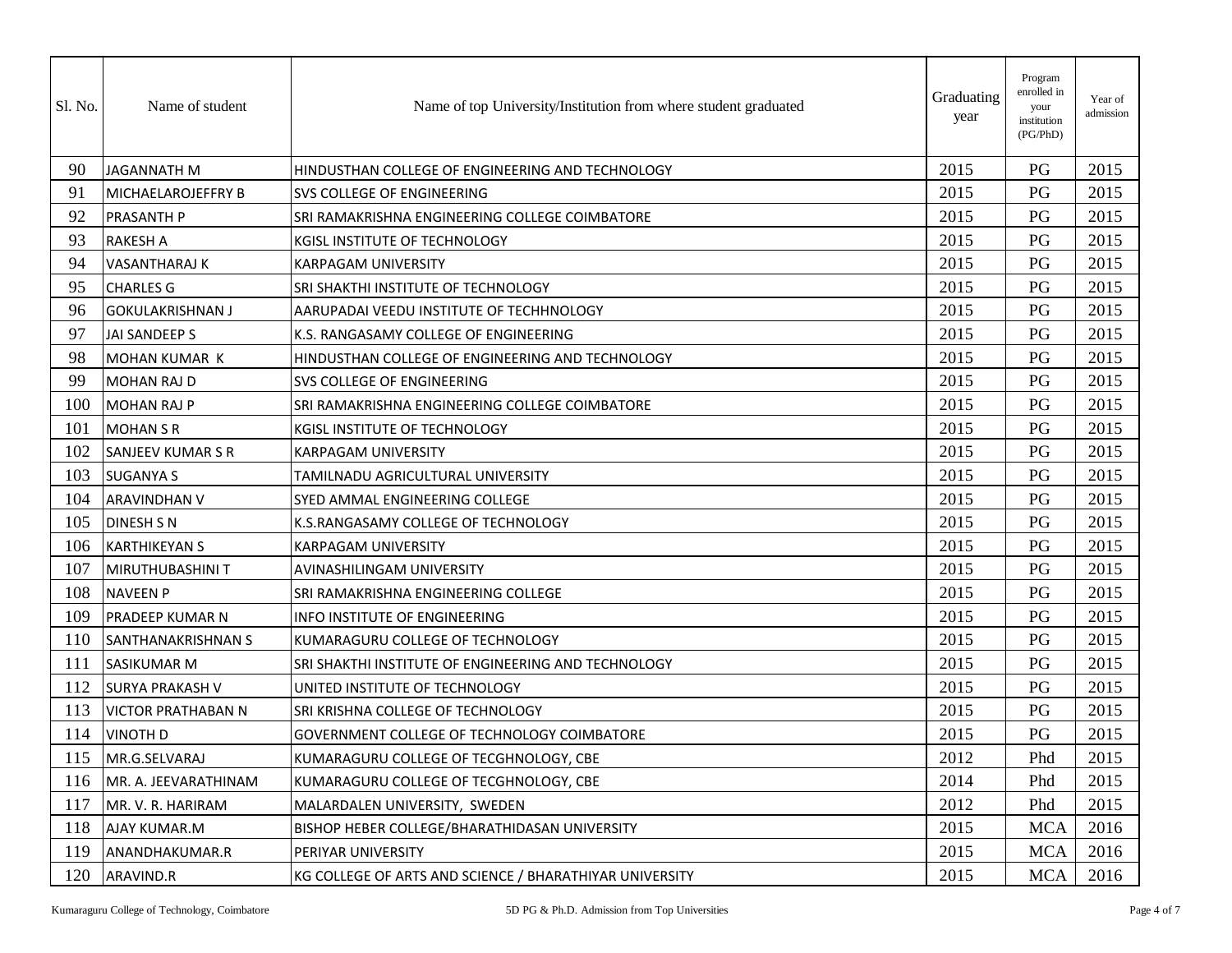| Sl. No. | Name of student        | Name of top University/Institution from where student graduated              | Graduating<br>year | Program<br>enrolled in<br>your<br>institution<br>(PG/PhD) | Year of<br>admission |
|---------|------------------------|------------------------------------------------------------------------------|--------------------|-----------------------------------------------------------|----------------------|
| 121     | ARUNKUMAR.S            | SYED AMMAL ARTS AND SCIENCE COLLEGE/ALAGAPPA UNIVERSITY                      | 2015               | <b>MCA</b>                                                | 2016                 |
| 122     | ARVINDSANKER.K.M.      | YADAVA COLLEGE / MADURAI KAMARAJ UNIVERSITY                                  | 2014               | <b>MCA</b>                                                | 2016                 |
| 123     | <b>BALAJI.V</b>        | VIDYASAGAR COLLEGE OF ARTS AND SCIENCE/BHARATHIAR UNIVERSITY                 | 2015               | <b>MCA</b>                                                | 2016                 |
| 124     | <b>BASHKAR.V</b>       | SALEM SOWDESWARI COLLEGE(SFC)-SALEM-10 / PERIYAR UNIVERSITY-SALEM-11         | 2015               | <b>MCA</b>                                                | 2016                 |
| 125     | DANIEL PRABHU.M        | SRI KALISWARI COLLEGE/ MADURAI KAMARAJ UNIVERSITY                            | 2015               | <b>MCA</b>                                                | 2016                 |
| 126     | DIVYA.R                | V.V.VANNIYAPERUMAL COLLEGE FOR WOMEN/VIRUDHUNAGAR/MADURAI KAMARAJ UNIVERSITY | 2015               | <b>MCA</b>                                                | 2016                 |
| 127     |                        | GANGA GOWTHAM PRABHU. INMSSVN ARTS&SCIENCE COLLEGE/M.KAMARAJAR UNIVERSITY    | 2015               | <b>MCA</b>                                                | 2016                 |
| 128     | <b>GEETH PRIYA.S</b>   | SRI KRISHNA ARTS AND SCIENCE COLLEGE/ BHARATHIYAR UNIVERSITY                 | 2014               | <b>MCA</b>                                                | 2016                 |
| 129     | <b>GOWRISANKAR.S</b>   | K.S.RANGASAMY COLLEGE OF ARTS AND SCIENCE / PERIYAR UNIVERSITY               | 2015               | <b>MCA</b>                                                | 2016                 |
| 130     | GOWTHAM.M              | PERIYAR UNIVERSITY                                                           | 2015               | <b>MCA</b>                                                | 2016                 |
| 131     | JAGADEESH.K            | HINDUSTHAN COLEGE OF ARTS AND SCIENCE/BHARATHIYAR UNIVERSITY                 | 2015               | <b>MCA</b>                                                | 2016                 |
| 132     | JAISHANKAR.M           | GOBI ARTS AND SCEINCE COLLEGE/BHARATHIYAR UNIVERSITY                         | 2015               | <b>MCA</b>                                                | 2016                 |
| 133     | JENIT.A                | APC MAHALAXMI COLLEGE FOR WOMEN/MS UNIVERSITY                                | 2015               | <b>MCA</b>                                                | 2016                 |
| 134     | <b>JOSEPH BRITTO.B</b> | PARVATHY'S ARTS AND SCIENCE COLLEGE / MADURAI KAMARAJ UNIVERSITY             | 2015               | <b>MCA</b>                                                | 2016                 |
| 135     | KALAIYARASI.G          | MAHATMA ARTS AND SCIENCE COLLEGE/ BHARATHIDASAN UNIVERSITY                   | 2015               | <b>MCA</b>                                                | 2016                 |
| 136     | <b>KALIDASS.S</b>      | SYED AMMAL ARTS AND SCIENCE COLLEGE/ALAGAPPA UNIVERSITY                      | 2015               | <b>MCA</b>                                                | 2016                 |
| 137     | LAKSHMIPRIYA.P         | V.V.VANNIAPERUMAL COLLEGE FOR WOMEN, VIRDHUNAGAR/MADURAI KAMARAJ UNIVERSITY  | 2015               | <b>MCA</b>                                                | 2016                 |
| 138     | MAGILZARASU.R          | AVS COLLEGE OF ARTS AND SCIENCE/ PERIYAR UNIVERSITY                          | 2015               | <b>MCA</b>                                                | 2016                 |
| 139     | MAHENDIRAN.K           | PMP ARTS & SCIENCE COLLEGE / PERIYAR UNIVERSITY                              | 2015               | <b>MCA</b>                                                | 2016                 |
| 140     | MANIKANDAN.B           | SYED AMMAL ARTS AND SCIENCE COLLEGE/ALAGAPPA UNIVERSITY                      | 2015               | <b>MCA</b>                                                | 2016                 |
| 141     | MANIKANDAN.S           | GOBI ATRS&SCIENCE COLLEGE/BHARATHIYAR UNIVERSITY                             | 2015               | <b>MCA</b>                                                | 2016                 |
| 142     |                        | MARIMUTHU SARAVANAN.E  MADURAI KAMARAJ UNIVERSITY                            | 2015               | <b>MCA</b>                                                | 2016                 |
| 143     | MARIRENGANAYAKI.C      | SRI SRI S RAMASAMY NAIDU MEMORIAL COLLEGE/MADURAI KAMARAJ UNIVERSITY         | 2015               | <b>MCA</b>                                                | 2016                 |
| 144     | MURUGANANDHAN.K        | <b>BISHOP THORP COLLEGE / BHARATHIYAR UNIVERSITY</b>                         | 2015               | <b>MCA</b>                                                | 2016                 |
| 145     | NAVNEETHNANDA.K        | SNS COLLEGE OF ARTS AND SCIENCE/BHARATHIAR UNIVERSITY                        | 2015               | <b>MCA</b>                                                | 2016                 |
| 146     | PARTHIPAN.P            | NMSSVN COLLEGE/MADURAI KAMARAJ UNIVERSITY                                    | 2015               | <b>MCA</b>                                                | 2016                 |
| 147     | PON BHUVANESHWARI.M    | KG COLLEGE OF ARTS AND SCIENCE / BHARATHIAR UNIVERSITY                       | 2015               | <b>MCA</b>                                                | 2016                 |
| 148     | RAJKUMAR.K             | HINDUSTHAN COLLEGE OF ARTS AND SCIENCE/BHARITHYAR UNIVERSITY                 | 2015               | <b>MCA</b>                                                | 2016                 |
| 149     | RAKESH.B               | N.P.R.ARTS AND SCIENCE COLLEGE / MADURAI KAMARAJ UNIVERSITY                  | 2015               | <b>MCA</b>                                                | 2016                 |
| 150     | <b>ROHIT NAIR K.P</b>  | VIDYASAGAR COLLEGE OF ARTS AND SCIENCE/BHARATHIAR UNIVERSITY                 | 2015               | <b>MCA</b>                                                | 2016                 |
| 151     | SABARIMUTHU.P          | THIRUVALLUVAR GOVT ARTS COLLEGE/PERIYAR UNIVERSITY SALEM                     | 2014               | <b>MCA</b>                                                | 2016                 |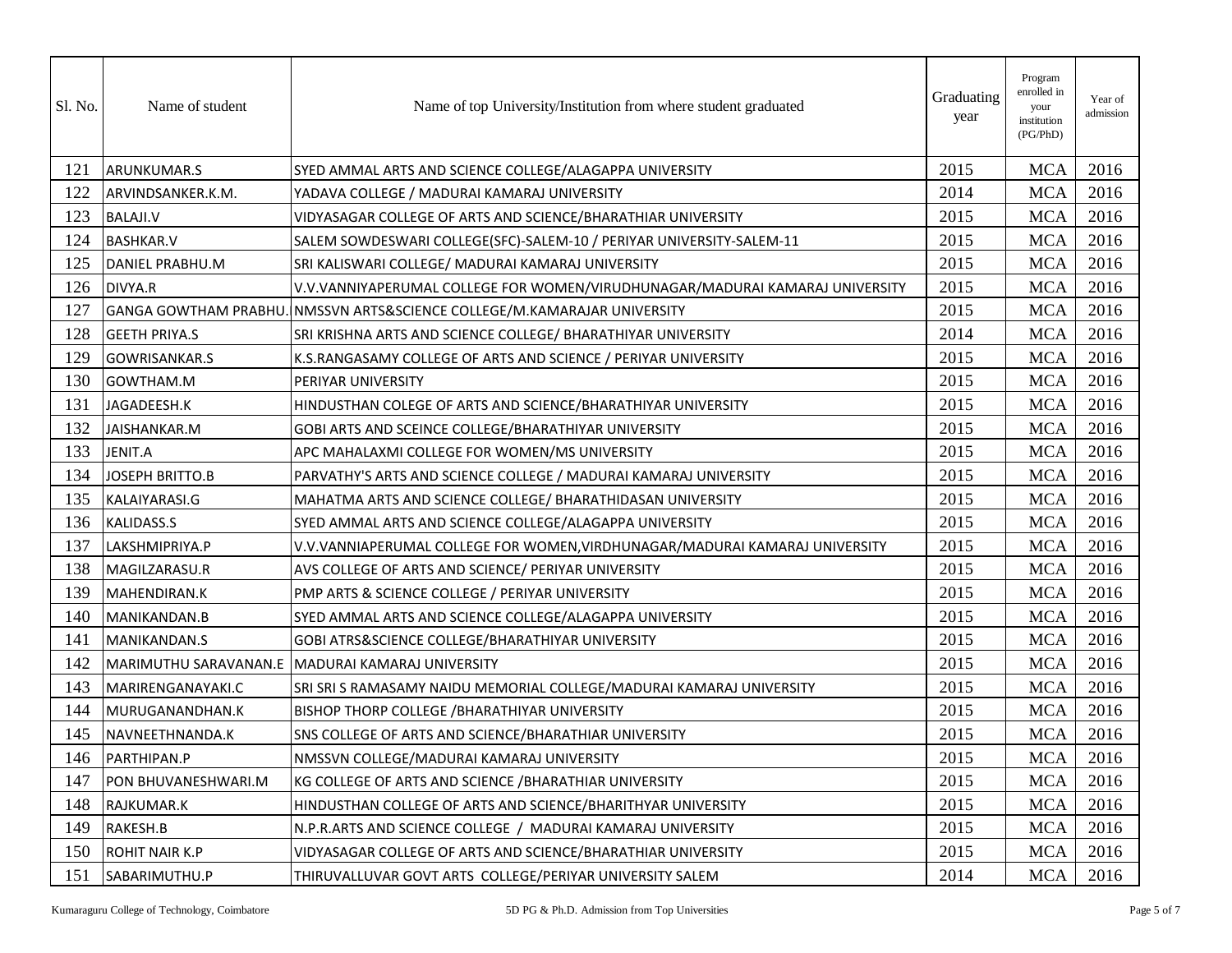| Sl. No. | Name of student          | Name of top University/Institution from where student graduated   | Graduating<br>year | Program<br>enrolled in<br>your<br>institution<br>(PG/PhD) | Year of<br>admission |
|---------|--------------------------|-------------------------------------------------------------------|--------------------|-----------------------------------------------------------|----------------------|
| 152     | SAJITH.H                 | DR.SNS RAJALAKSHIMI COLLEGE OF ARTS AND SCIENCE/BHARATHIAR        | 2015               | <b>MCA</b>                                                | 2016                 |
| 153     | SHALINI.V                | P.S.G.R.KRISHNAMMAL COLLEGE FOR WOMEN /BHARATHIYAR UNIVERSITY     | 2015               | <b>MCA</b>                                                | 2016                 |
| 154     | <b>SIVA AKSHARA.S</b>    | MICHEAL JOB COLLEGE OF ARTS AND SCIENCE / BHARATHIAR UNIVERSITY   | 2015               | <b>MCA</b>                                                | 2016                 |
| 155     | SIVAGURUNATHAN.S         | JAIRAM ARTS & SCIENCE COLLEGE/PERIYAR UNIVERSITY                  | 2015               | <b>MCA</b>                                                | 2016                 |
| 156     | SOLAI RAJA PANDIYAN.M    | NPR ARTS & SCIENCE COLLEGE / MK UNIVERSITY                        | 2015               | <b>MCA</b>                                                | 2016                 |
| 157     | SREEDHARN.G              | SRI KRISHNA ARTS AND SCIENCE COLLEGE/BHARATHIYAR UNIVERSITY       | 2015               | <b>MCA</b>                                                | 2016                 |
| 158     | SUBASH.A                 | CSI JAYARAJ ANNAPACKIAM COLLEGE / MS UNIVERSITY TIRUNELVELI       | 2015               | <b>MCA</b>                                                | 2016                 |
| 159     | SURENDAR.K               | NANDHA ENGINEERING COLLEGE/ANNA UNIVERSITY                        | 2015               | <b>MCA</b>                                                | 2016                 |
| 160     | SURESH.G                 | SRI KALISWARI ARTS&SCIENCE COLLEGE/MADURAI KAMARAJ UNIVERSITY     | 2015               | <b>MCA</b>                                                | 2016                 |
| 161     | THIYAGARAJ.G             | KG COLLEGE OF ARTS AND SCIENCE/BHARATHIAR UNIVERSITY              | 2015               | <b>MCA</b>                                                | 2016                 |
| 162     | UMAIYAL.A.N              | <b>VINAYAKA MISSIONS UNIVERSITY</b>                               | 2015               | <b>MCA</b>                                                | 2016                 |
| 163     | <b>VIJAYANANTH.S</b>     | HINDUSTHAN COLLEGE OF ARTS AND SCIENCE / BHARATHIAR UNIVERSITY    | 2015               | <b>MCA</b>                                                | 2016                 |
| 164     | ADHARSH.G                | K.R.COLLEGE OF ARTS & SCIENCE / MANONMANIAM SUNDARANAR UNIVERSITY | 2016               | <b>MCA</b>                                                | 2016                 |
| 165     | ANANDHU.S                | PARKS COLLEGE / BHARATHIYAR UNIVERSITY                            | 2012               | <b>MCA</b>                                                | 2016                 |
| 166     | ANGEL LEENA.A            | NIRMALA COLLEGE FOR WOMEN/CBE(BHARATHIYAR UNIVERSITY)             | 2016               | <b>MCA</b>                                                | 2016                 |
| 167     | ARULMOLI VARMAN.S        | SNR SONS COLLEGE/BHARATHIYAR UNIVERSITY                           | 2016               | <b>MCA</b>                                                | 2016                 |
| 168     | DIVYA.R                  | G.T.N.ARTS COLLEGE/ MADURAI KAMARAJ UNIVERSITY                    | 2015               | <b>MCA</b>                                                | 2016                 |
| 169     | <b>GOWRI KARTHIKA.S</b>  | MOTHER TERASA WOMEN'S UNIVERSITY                                  | 2016               | <b>MCA</b>                                                | 2016                 |
| 170     | <b>HARI PRIYA.N</b>      | SRI GVG VISALAKSHI COLLEGE FOR WOMEN / BHARATHIYAR UNIVERSITY     | 2016               | <b>MCA</b>                                                | 2016                 |
| 171     | <b>HARIPRIYA K.P</b>     | SRI VIDYA MANDIR ARTS AND SCIENCE COLLEGE/ PERIYAR UNIVERSITY     | 2016               | <b>MCA</b>                                                | 2016                 |
| 172     | JAYAKUMAR.V              | KONGU NADU ARTS & SCIENCE/BHARATHIYAR UNIVERSITY                  | 2015               | <b>MCA</b>                                                | 2016                 |
| 173     | <b>KARTHIKAIRASU.K</b>   | PRIST UNIVERSITY                                                  | 2016               | <b>MCA</b>                                                | 2016                 |
| 174     | KIRANPRASATH.V           | KARPAGAM UNIVERSITY / KARPAGAM UNIVERSITY                         | 2016               | <b>MCA</b>                                                | 2016                 |
| 175     | <b>KIRUTHIKA R</b>       | KONGU NADU ARTS & SCIENCE/BHARATHIYAR UNIVERSITY                  | 2015               | <b>MCA</b>                                                | 2016                 |
| 176     | KOWSALYA.B               | BHARATHIYAR ARTS & SCIENCE COLLEGE[W] / PERIYAR UNIVERSITY        | 2016               | <b>MCA</b>                                                | 2016                 |
| 177     | MANOJ.K                  | SNR SONS COLLEGE & BHARATHIYAR UNIVERSITY                         | 2016               | <b>MCA</b>                                                | 2016                 |
| 178     | MONISHA AGNES.S          | İSRI KRISHNA ARTS AND SCIENCE COLLEGE/BHARADHIYAR UNIVERSITY      | 2016               | <b>MCA</b>                                                | 2016                 |
| 179     | NIVETHA.R                | N.G.M COLLEGE/BHARATHIYAR UNIVERSITY                              | 2016               | <b>MCA</b>                                                | 2016                 |
| 180     | PRAKASH.S                | N.G.M COLLEGE/BHARATHIYAR UNIVERSITY                              | 2015               | <b>MCA</b>                                                | 2016                 |
| 181     | SANGARESHWARI.B          | N.S.ARTS AND SCIENCE COLLEGE / MOTHER TERESA UNIVERSITY           | 2016               | <b>MCA</b>                                                | 2016                 |
| 182     | <b>SANTHOSH KUMAR .L</b> | <b>SNR SONS COLLEGE / BHARATHIYAR UNIVERSITY</b>                  | 2016               | <b>MCA</b>                                                | 2016                 |